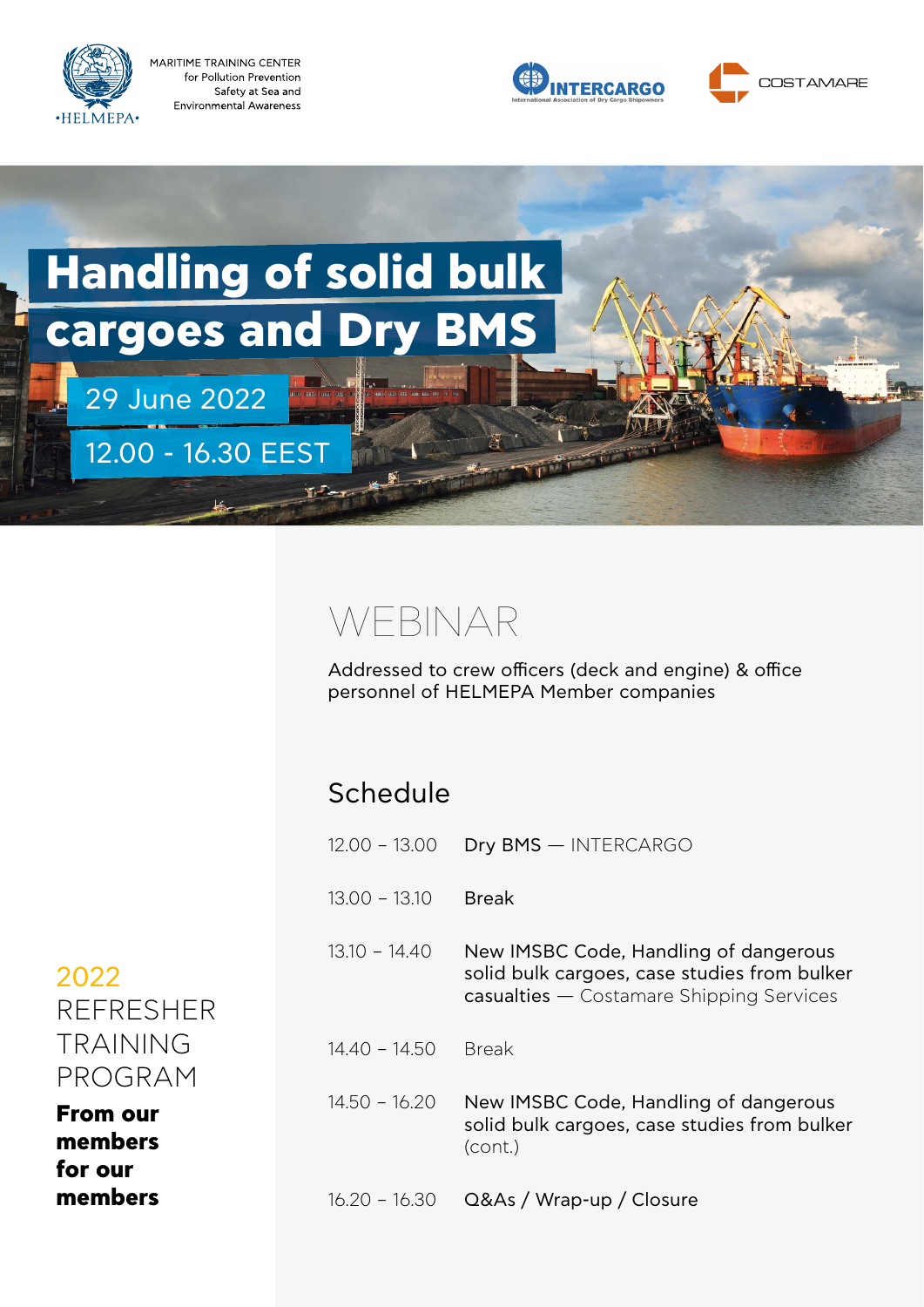









Paul MARKIDES

Marine Quality Manager INTERCARGO

A Master Mariner, Paul has 50 years' experience in the marine industry which started back in 1972 when he first sailed as a deck cadet with what was then the BP Tanker Company.

Paul's career has seen him not only in a seagoing capacity but also holding many roles in operational and ship management positions including being Director of OCIMF where he was responsible for the launch of the Tanker Management Self-Assessment program (TMSA) back in 2004.

Latterly Paul has worked for a major Japanese shipping company, has run his own consultancy and for the last three years has seen himself involved in the dry bulk industry through his position as Marine Quality Manager with INTERCARGO where his primary responsibility has been working together with RightShip on the DryBMS scheme which is the topic for this mornings' presentation.



Panagiotis ARAVANIS

Head of Operations, Bulker fleet Costamare Shipping Services

His present position is the Head of Operations of the Bulk Carriers fleet at Costamare Shipping Services Ltd.

He is a qualified Master Mariner and has also graduated from ALBA business school with an MBA in Shipping.

For more than 25 years he has been employed by reputable shipowners achieving a diverse experience on different types of ships.